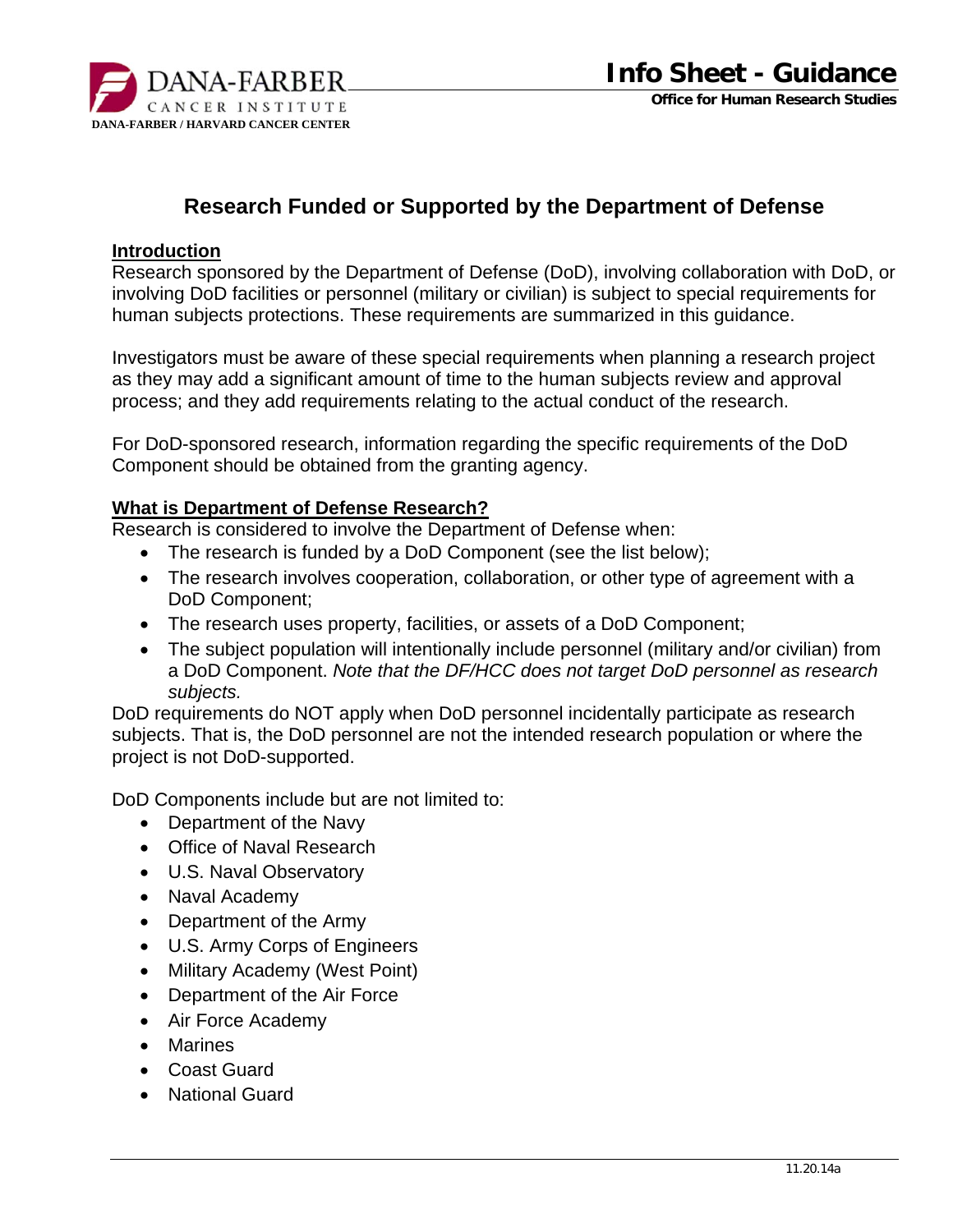- Missile Defense Agency
- Defense Advances Research Projects Agency (DARPA)
- Pentagon Force Protection Agency
- Defense Intelligence Agency
- National Geospatial-Intelligence Agency
- National Security Agency
- Under Secretary of Defense (Personnel and Readiness)

#### **Special Requirements for IRB Review of DoD Research**

Most of the DoD requirements are included in this guidance, but investigators are responsible for checking with their project coordinator within the specific DoD Component about any additional requirements.

#### **1. Training Requirements**

DoD requires that all individuals involved in the "design, conduct, or approval of human subjects research" complete human subjects research training. CITI training, renewed every three years, meets the training requirements for many DoD Components. However, some DoD Components require additional training. For instance, the DON requires completion of additional CITI modules, and the Secretary of Defense (Personnel and Readiness) requires annual training. Investigators are responsible for ensuring that all study team members engaged in the conduct of human subjects research complete the required training.

### **2. Department of Defense Supplement Form**

All non-exempt research submitted for review to the DFCI IRB which involves a DoD Component must be accompanied by a Department of Defense Supplement Form. OHRS staff will route the protocol for the appropriate SRC, IRB, and departmental review.

#### **3. Independent Research Monitor**

For research involving more than minimal risk, an independent research monitor must be appointed and approved by the IRB by name, unless the study team obtains a waiver of this requirement from the head of the DoD Component involved in the research. For research determined to be no greater than minimal risk, the IRB may, in its discretion, require a monitor. The Medical Research Officer may serve as the Research Monitor on a DoD funded study where the IRB has determined a Research Monitor is necessary.

The monitor is independent of the study team and is responsible for promptly reporting any problems in the research to the IRB. They may stop the research in progress, remove individual subjects from the research, and take necessary steps to protect the safety and wellbeing of subjects until the IRB can assess the monitor's report. The monitor may discuss the research with the investigators, interview subjects, and consult with others outside of the study regarding the research.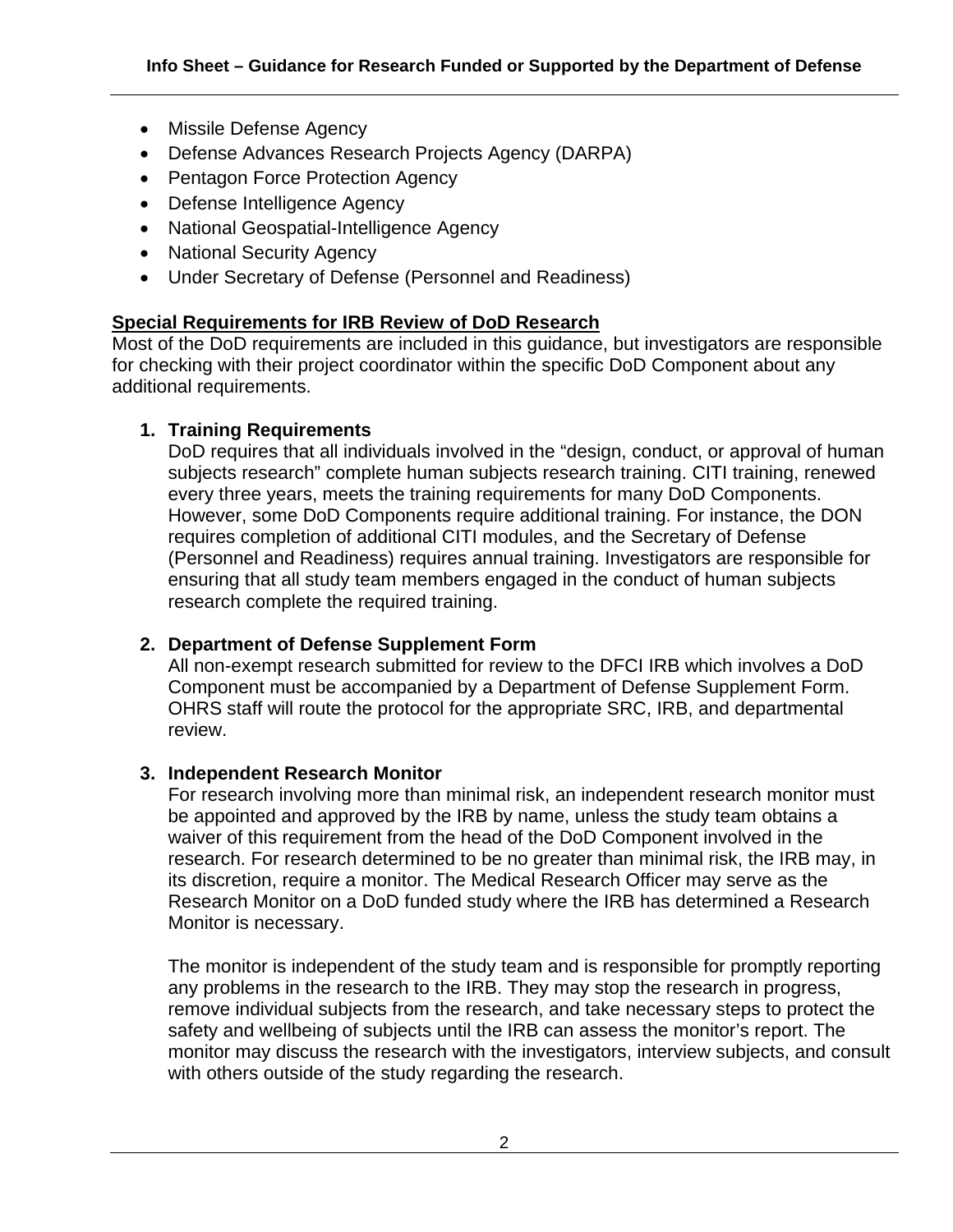Depending on the nature of the research, the monitor may be assigned to assess one or more research activities, such as subject recruitment and consent, study interventions, confidentiality, adverse events, data and specimen collection, data analysis, etc.

Study teams may propose a research monitor for IRB consideration by identifying the individual on the Department of Defense Supplement Form.

### **4. Waiver of Consent:**

For "research involving a human being as an experimental subject," the requirement to obtain prospective consent may only be waived by the head of the DoD Component involved in the research. This includes any research activity where there is an intervention or interaction with a living individual for the primary purpose of obtaining data regarding the effect of the intervention or interaction.

For research not meeting this definition, the IRB may waive consent as described in 45 CFR 46116(d).

## **5. Scientific Review:**

DoD Components, such as the DON and Army, require the IRB to have documentation of independent review and approval for scientific merit or scholarship (including a summary of scientific issues raised and addressed during the review). OHRS will route the protocol for SRC review prior to IRB review in order to obtain this documentation.

### **6. Research-Related Injury:**

DoD Components may have stricter requirements regarding research-related injury than otherwise required by DF/HCC and federal regulations. For instance, the DON requires all research involving greater than minimal risk to include an arrangement for emergency treatment and necessary follow-up of any research-related injury.

# **7. Participant Compensation:**

The DoD imposes extensive restrictions regarding payments to participants when the research is DoD-funded. Permissible compensation depends on whether the participant is on-duty federal personnel, off-duty federal personnel, or non-federal personnel.

### **Reporting Requirements for DoD Research**

For research involving any DoD Component, the following events must be promptly reported to the DoD Human Research Protection Officer:

- When significant changes to the research protocol are approved by the IRB
- The results of the IRB continuing review
- Change of the reviewing IRB (i.e. if an IRB other than the DFCI IRB assumes oversight)
- When the institution is notified by any federal department, agency, or national organization that any part of the Human Research Protection Program is under investigation for cause involving a DoD-supported research protocol
- All unanticipated problems involving risks to subjects or others
- Serious or continuing noncompliance
- Any suspension or termination of the research